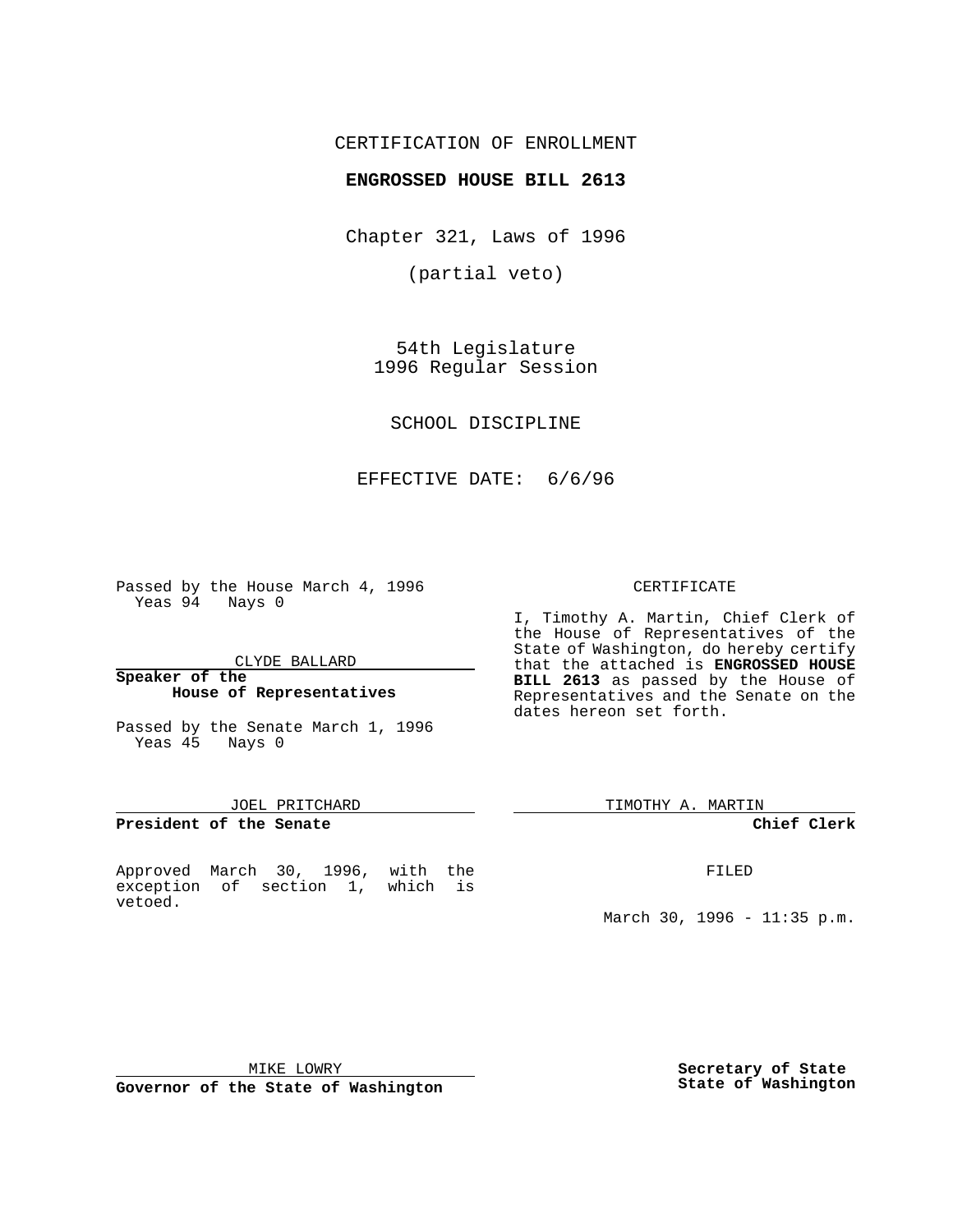# **ENGROSSED HOUSE BILL 2613** \_\_\_\_\_\_\_\_\_\_\_\_\_\_\_\_\_\_\_\_\_\_\_\_\_\_\_\_\_\_\_\_\_\_\_\_\_\_\_\_\_\_\_\_\_\_\_

\_\_\_\_\_\_\_\_\_\_\_\_\_\_\_\_\_\_\_\_\_\_\_\_\_\_\_\_\_\_\_\_\_\_\_\_\_\_\_\_\_\_\_\_\_\_\_

## AS AMENDED BY THE SENATE

Passed Legislature - 1996 Regular Session

## **State of Washington 54th Legislature 1996 Regular Session**

**By** Representatives Sterk, Crouse, Carrell, Brumsickle, McMahan, Boldt, Honeyford, D. Sommers, Clements, Sherstad, Koster, Fuhrman, Sheahan, Huff, Mulliken and Thompson

Read first time 01/15/96. Referred to Committee on Education.

1 AN ACT Relating to school discipline; and amending RCW 28A.225.225, 2 28A.305.160, and 28A.635.090.

3 BE IT ENACTED BY THE LEGISLATURE OF THE STATE OF WASHINGTON:

4 \*Sec. 1. RCW 28A.225.225 and <sup>1995</sup> <sup>c</sup> <sup>52</sup> <sup>s</sup> <sup>3</sup> are each amended to 5 read as follows:

6 (1) All districts accepting applications from nonresident students 7 or from students receiving home-based instruction for admission to the 8 district's schools shall consider equally all applications received. 9 Each school district shall adopt <sup>a</sup> policy establishing rational, fair, 10 and equitable standards for acceptance and rejection of applications 11 ((by June 30, 1990)). The policy may include rejection of nonresident 12 students if acceptance of these students would result in the district 13 experiencing a financial hardship, or if the nonresident student's 14 disciplinary record indicates a history of behavior that has been 15 disruptive to the educational process.

16 (2) The district shall provide to applicants written notification 17 of the approval or denial of the application in a timely manner. If 18 the application is rejected, the notification shall include the reason 19 or reasons for denial and the right to appeal under RCW  $28A.225.230(3)$ .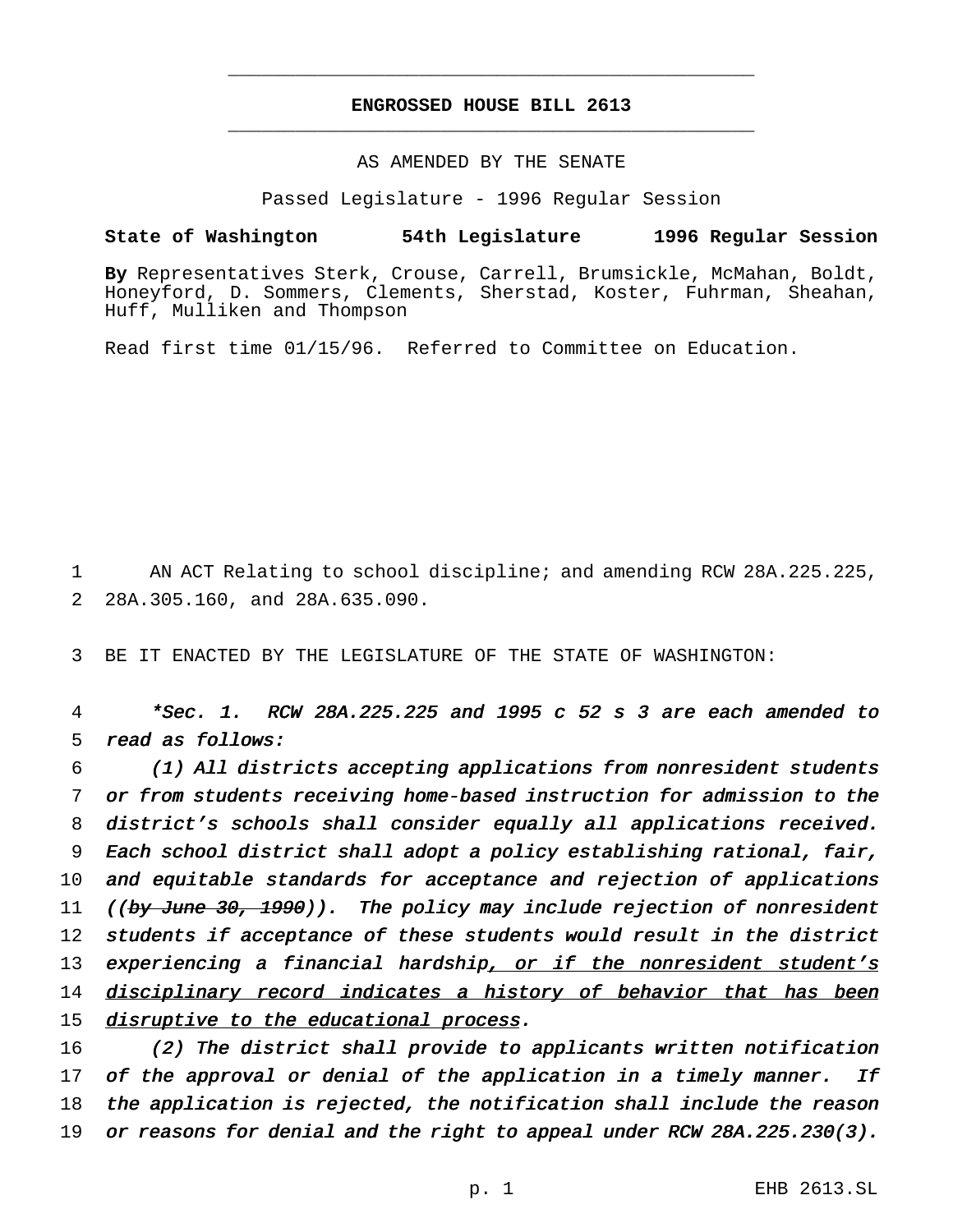2 **Sec. 2.** RCW 28A.305.160 and 1975-'76 2nd ex.s. c 97 s 1 are each 3 amended to read as follows:

4 (1) The state board of education shall adopt and distribute to all 5 school districts lawful and reasonable rules ((and regulations)) 6 prescribing the substantive and procedural due process guarantees of 7 pupils in the common schools. Such rules ((and requiations)) shall 8 authorize a school district to use informal due process procedures in 9 connection with the short-term suspension of students to the extent 10 constitutionally permissible: PROVIDED, That the state board deems the 11 interest of students to be adequately protected. When a student 12 suspension or expulsion is appealed, the rules shall authorize a school 13 district to impose the suspension or expulsion temporarily after an 14 initial hearing for no more than ten consecutive school days or until 15 the appeal is decided, whichever is earlier. Any days that the student 16 is temporarily suspended or expelled before the appeal is decided shall 17 be applied to the term of the student suspension or expulsion and shall 18 not limit or extend the term of the student suspension or expulsion. 19 (2) Short-term suspension procedures may be used for suspensions of

20 students up to and including, ten consecutive school days.

21 **Sec. 3.** RCW 28A.635.090 and 1990 c 33 s 540 are each amended to 22 read as follows:

 It shall be unlawful for any person, singly or in concert with others, to interfere by force or violence with any administrator, 25 teacher, classified employee, person under contract with the school or 26 school district, or student of any common school who is in the peaceful discharge or conduct of his or her duties or studies. Any such interference by force or violence committed by a student shall be grounds for immediate suspension or expulsion of the student.

> Passed the House March 4, 1996. Passed the Senate March 1, 1996. Approved by the Governor March 30, 1996, with the exception of certain items that were vetoed. Filed in Office of Secretary of State March 30, 1996.